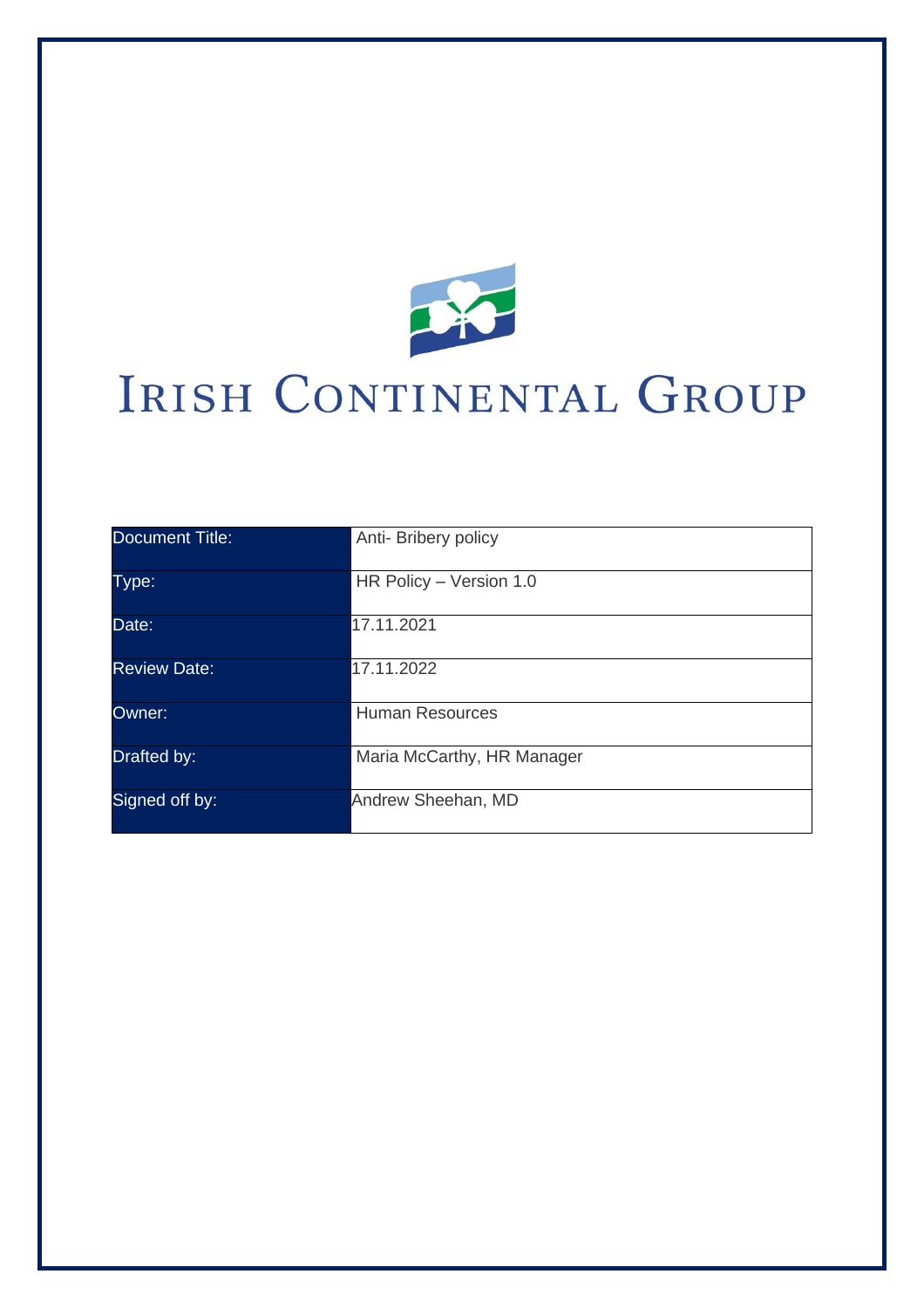

# Table of Contents

| 1.0  |  |
|------|--|
| 2.0  |  |
| 3.0  |  |
| 4.0  |  |
| 5.0  |  |
| 6.0  |  |
| 7.0  |  |
| 8.0  |  |
| 9.0  |  |
| 10.0 |  |
| 11.0 |  |
| 12.0 |  |
| 13.0 |  |
| 14.0 |  |
| 15.0 |  |
| 16.0 |  |
| 17.0 |  |
| 18.0 |  |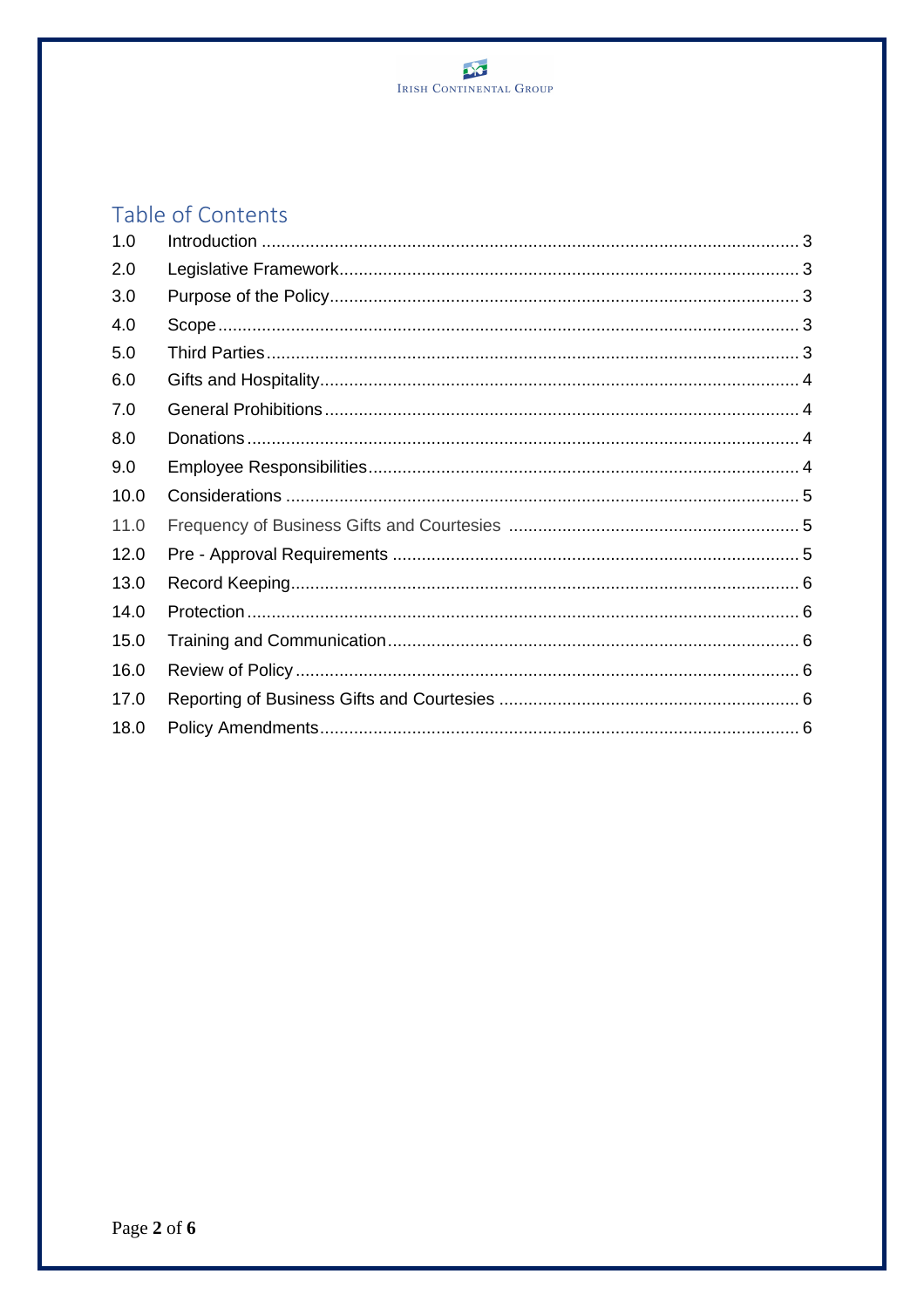

# **1.0 INTRODUCTION**

ICG values its reputation and is committed to maintaining the highest level of ethical standards in the conduct of its business affairs. The actions and conduct of our staff as well as others acting on our behalf are key to maintaining these standards.

We take a zero-tolerance approach to bribery and corruption and are committed to acting professionally, fairly and with integrity in all our business dealings and relationships wherever we operate and implement and enforce effective systems to counter bribery.

# **2.0 LEGISLATIVE FRAMEWORK**

This policy is drafted pursuant to the Bribery Act 2010 (UK), and The Criminal Justice (Corruption Offences) Act 2018 (IRL). The Prevention of Corruption Law 1920 (Cyprus), Sapin II French Anti-Corruption Law 2016, (France), Dutch Criminal Code 1994

# **3.0 PURPOSE OF THE POLICY**

The purpose of this policy is to:

(a) set out our responsibilities, and of those working for us, in observing and upholding our position on bribery and corruption; and

(b) provide information and guidance to those working for us on how to recognise and deal with bribery and corruption issues.

This policy is not intended to prohibit the following practices provided they are appropriate, proportionate and are properly recorded:

(a) fast tracking a process which is available to all on the payment of a fee; and/or (b) providing resources to assist a person or body to make a decision more efficiently, provided that it is for this purpose only.

# **4.0 SCOPE**

For the purpose of this policy ICG refers to Irish Continental Group plc and its subsidiaries, Irish Ferries Limited (trading as Irish Ferries and Dublin Ferryport Terminals), Eucon Shipping and Transport Limited, Contarga Limited and Belfast Container Terminals (BCT) Limited.

The policy applies strictly to all employees, partners/directors, agents, consultants, contractors and to any other people or bodies associated with ICG, within all regions, areas and functions.

#### **5.0 THIRD PARTIES**

In this policy, third party means any individual or organisation we come into contact with during the course of our work, and includes actual and potential clients, customers, suppliers, distributors, business contacts, agents, advisers, government and public bodies, including their advisors, representatives and officials, politicians and political parties.

Actions by third parties for which the Company may be held responsible i.e. associated persons could expose us to risk under the Act. Third parties will only be engaged where there is a clear business rationale for doing so, with an appropriate contract. Any payments to third parties will be properly authorised and recorded and effective payment controls are currently in place for third party payments. Higher risk referral or supplier arrangements should be subject to enhanced due diligence procedures. Supplier and outsourcing contracts will include appropriate clauses to reflect our zero tolerance of bribery and corruption and the requirement for them to have appropriate policies to prevent.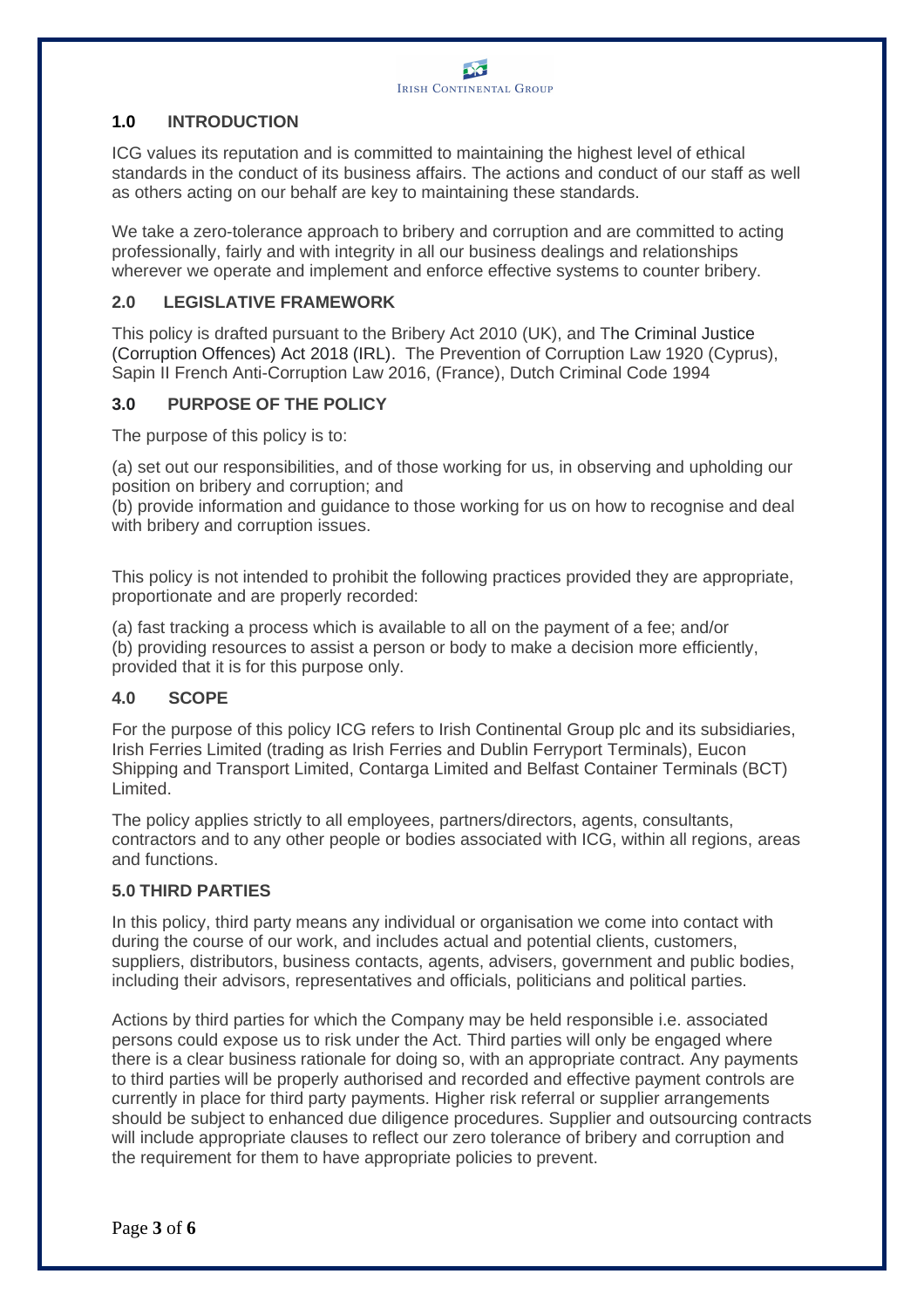# **6.0 GIFTS AND HOSPITALITY**

The provision of gifts and hospitality are relatively common when doing business and are not unlawful. However, gifts, hospitality, and political or charitable donations will be bribes if they are given or received with the intention of influencing business decisions.

It is therefore important for ICG to clearly set out its policy on what is and what is not acceptable, taking into account the nature of our business, standard practice within the industry and the jurisdictions in which we operate.

#### **7.0 GENERAL PROHIBITION**

- 7.1 it is not acceptable for us (or someone on our behalf) to:
- 7.2 give, promise to give, or offer, a payment, gift or hospitality with the expectation or hope that a business advantage will be received, or to reward a business advantage already given;
- 7.3 give, promise to give, or offer, a payment, gift or hospitality to a government official, agent or representative to "facilitate" or expedite a routine procedure;
- 7.4 accept payment from a third party that you know, or suspect is offered with the expectation or hope that it will obtain a business advantage for them;
- 7.5 accept a gift or hospitality from a third party if you know or suspect that it is offered or provided with an expectation that a business advantage will be provided by us in return;
- 7.6 gambling including gambling with customers, suppliers or other business partners, irrespective of whether the participants are using their own money or Company funds;
- 7.7 other forms of entertainment that may be considered inappropriate, irrespective of whether the participants are using their own money or Company funds;
- 7.8 threaten or retaliate against another worker who has refused to commit a bribery offence or who has raised concerns under this policy; or
- 7.9 engage in any activity that might lead to a breach of this policy.

#### **8.0 DONATIONS**

We do not make contributions to political parties. We only make charitable donations that are legal and ethical under local laws and practices.

#### **9.0 EMPLOYEE RESPONSIBILITIES**

The prevention, detection and reporting of bribery and other forms of corruption are the responsibility of all those working for lCG. All staff are required to avoid any activity that might lead to, or suggest, a breach of this policy and report any concerns or suspicions that a breach of this policy has occurred or may occur in the future.

Any employee who breaches this policy will face disciplinary action, which may result in dismissal for gross misconduct. ICG reserves the right to terminate our contractual relationship with other workers if they breach this policy.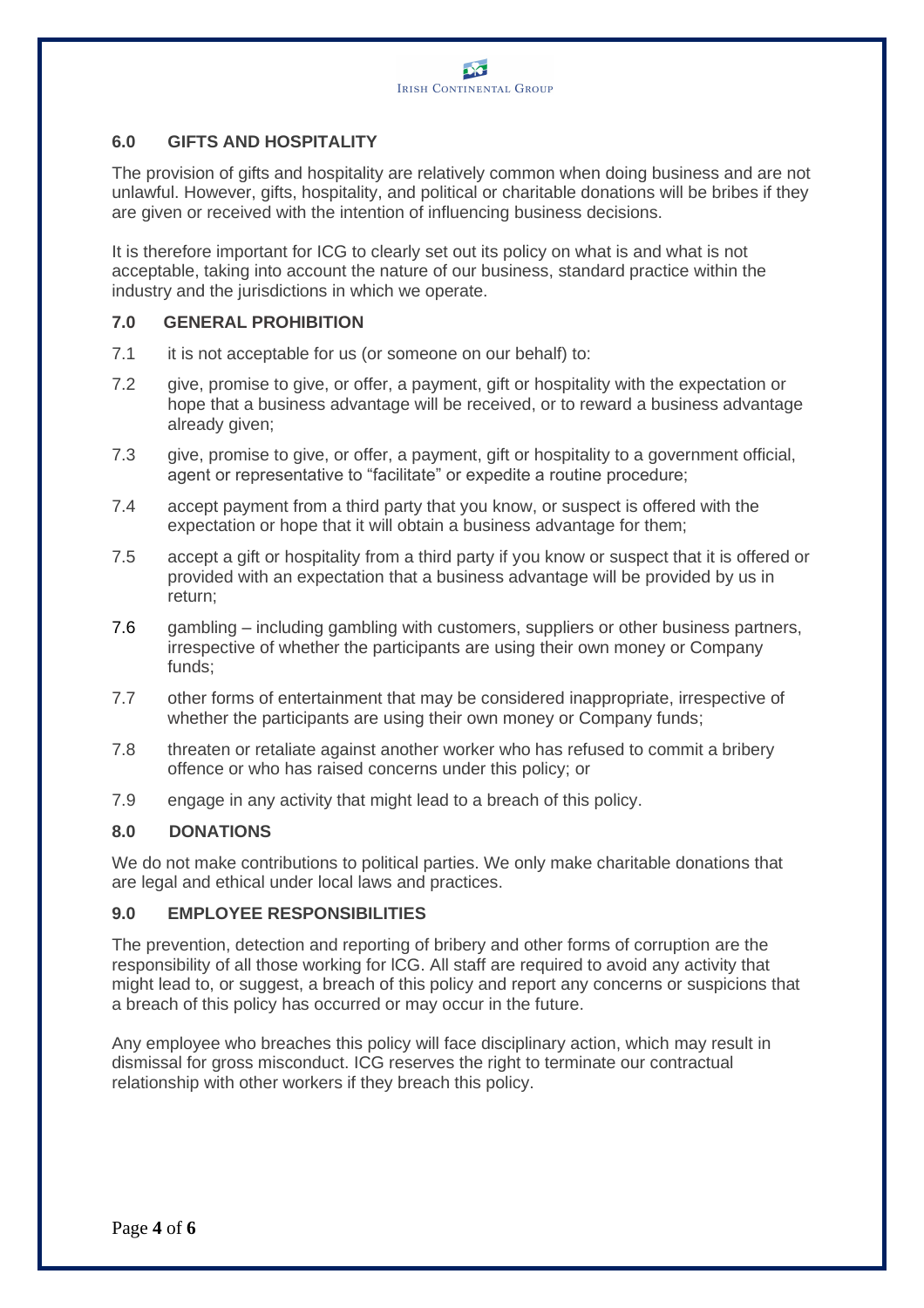

# **10.0 CONSIDERATIONS**

Staff must consider all of the following factors when deciding to give, accept, or approve a business courtesy:

- 10.1 is a legitimate business purpose for the proposed courtesy;<br>10.2 the relationship between the staff and the giver/recipient, an
- the relationship between the staff and the giver/recipient, and the status of any the transaction or negotiation between them;
- 10.3 whether business courtesies have been exchanged in the previous 3 months
- 10.4 the total market value of the business courtesy, and whether it is reasonable giving or accepting the business courtesy would be a conflict of interest
- 10.5 whether the recipient is permitted to accept the proposed courtesy under their employer's policies.

Staff with the ability to influence Company spending with a particular vendor or supplier should exercise particular caution when giving or accepting any business courtesies. Never accept a business courtesy if it would adversely impact your ability to make decisions in the Company's best interest or create the appearance that it could do so.

# **11.0 FREQUENCY OF BUSINESS GIFTS AND COURTESIES**

As a general principle, staff should not give or accept business courtesies involving the same customer, supplier or business partner more than twice in any 3-month period.

When it comes to entertainment (defined as travel, lodging, meals, services, recreation, etc. with a customer, supplier or other business partner), a reasonable level is an acceptable part of the business relationship-building process. When the staff and customer, supplier or business partner are both participating, or in attendance, the frequency of entertainment may exceed twice in 3 months, so long as the frequency is moderate and does not create an appearance of impropriety.

#### **12.0 PRE-APPROVAL REQUIREMENTS**

Business courtesies of more than €100 per person in value require written pre-approval as they may create an appearance of impropriety. Business courtesies entail more risk as their values increase.

| <b>Value of Business Courtesy Per Person</b><br>(Given or Accepted) | <b>Approval Required</b>                                       |
|---------------------------------------------------------------------|----------------------------------------------------------------|
| ≤ €100                                                              | No pre-approval required                                       |
| $> €100 - ≤ €250$                                                   | Written pre-approval from the employee's<br>direct manager     |
| $> €250 - ≤ €500$                                                   | Written pre-approval from the employee's<br>head of department |
| > €500                                                              | Written pre-approval from executive                            |

Email approval can suffice as written pre-approval for a proposed business courtesy. The sample language below may be used when requesting approval from your management chain and should include the following information

- Whether giving or receiving a gift / courtesy
- Description of gift or courtesy
- Value of gift/ courtesy and for how many persons
- Name, Title and Employer of External Giver / Recipient
- The business purpose of this gift / courtesy